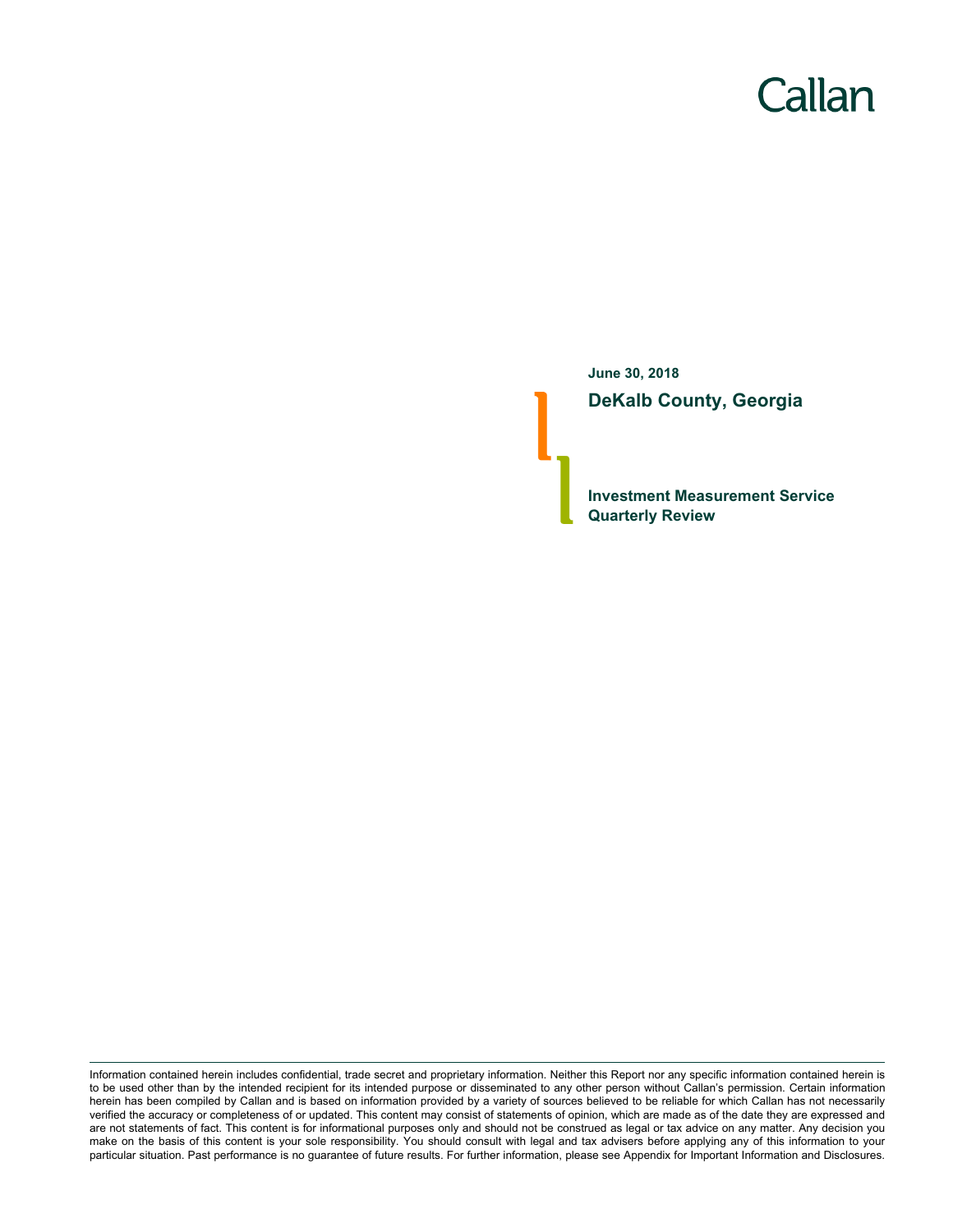## **Actual vs Target Asset Allocation As of June 30, 2018**

The top left chart shows the Fund's asset allocation as of June 30, 2018. The top right chart shows the Fund's target asset allocation as outlined in the investment policy statement. The bottom chart ranks the fund's asset allocation and the target allocation versus the Callan Public Fund Sponsor Database.





| Asset Class           | \$000s<br>Actual | Weight<br>Actual | Target  | Percent<br><b>Difference</b> | \$000s<br><b>Difference</b> |
|-----------------------|------------------|------------------|---------|------------------------------|-----------------------------|
| Domestic Equity       | 919.572          | 64.7%            | 60.0%   | 4.7%                         | 66.164                      |
| Domestic Fixed Income | 314.052          | 22.1%            | 25.0%   | $(2.9\%)$                    | (41, 534)                   |
| International Equity  | 176.312          | 12.4%            | 15.0%   | $(2.6\%)$                    | (37,040)                    |
| Cash Account          | 12.411           | $0.9\%$          | $0.0\%$ | 0.9%                         | 12,411                      |
| Total                 | 1.422.347        | 100.0%           | 100.0%  |                              |                             |

#### **Asset Class Weights vs Callan Public Fund Sponsor Database**



\* Current Quarter Target = 50.0% S&P 500 Index, 20.0% Blmbg Aggregate, 15.0% MSCI EAFE, 10.0% Russell 2000 Index and 5.0% ML All IG US Convertibles.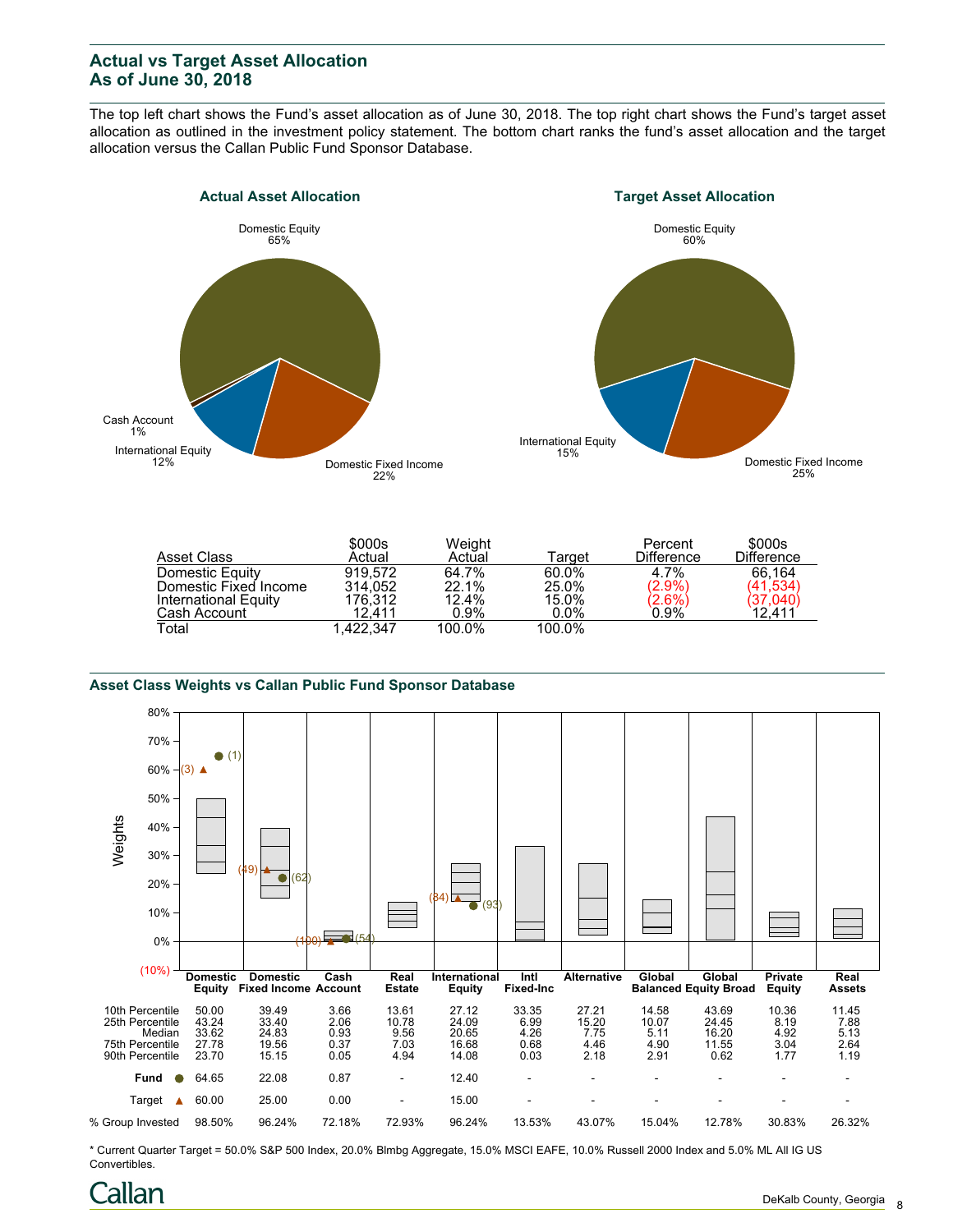## **Actual vs Target Asset Allocation As of June 30, 2018**

The first chart below shows the Fund's asset allocation as of June 30, 2018. The second chart shows the Fund's target asset allocation as outlined in the investment policy statement.



| Asset Class                       | \$000s<br>Actual | Weight<br>Actual | Tarɑet  | Percent<br><b>Difference</b> | \$000s<br><b>Difference</b> |
|-----------------------------------|------------------|------------------|---------|------------------------------|-----------------------------|
| Domestic Equity (Cost)            | 518.655          | 51.2%            | 60.0%   |                              | (89, 339)                   |
| Domestic Fixed Income (Co 308,846 |                  | 30.5%            | 25.0%   | $(8.8%)$<br>5.5%             | 55.515                      |
| International Equity (Cos         | 173.428          | 17.1%            | 15.0%   | 2.1%                         | 21.429                      |
| Cash Account (Cost)               | 12.395           | 1.2%             | $0.0\%$ | 1.2%                         | 12.395                      |
| Total                             | 1.013.324        | 100.0%           | 100.0%  |                              |                             |

\* Current Quarter Target = 50.0% S&P 500 Index, 20.0% Blmbg Aggregate, 15.0% MSCI EAFE, 10.0% Russell 2000 Index and 5.0% ML All IG US Convertibles.

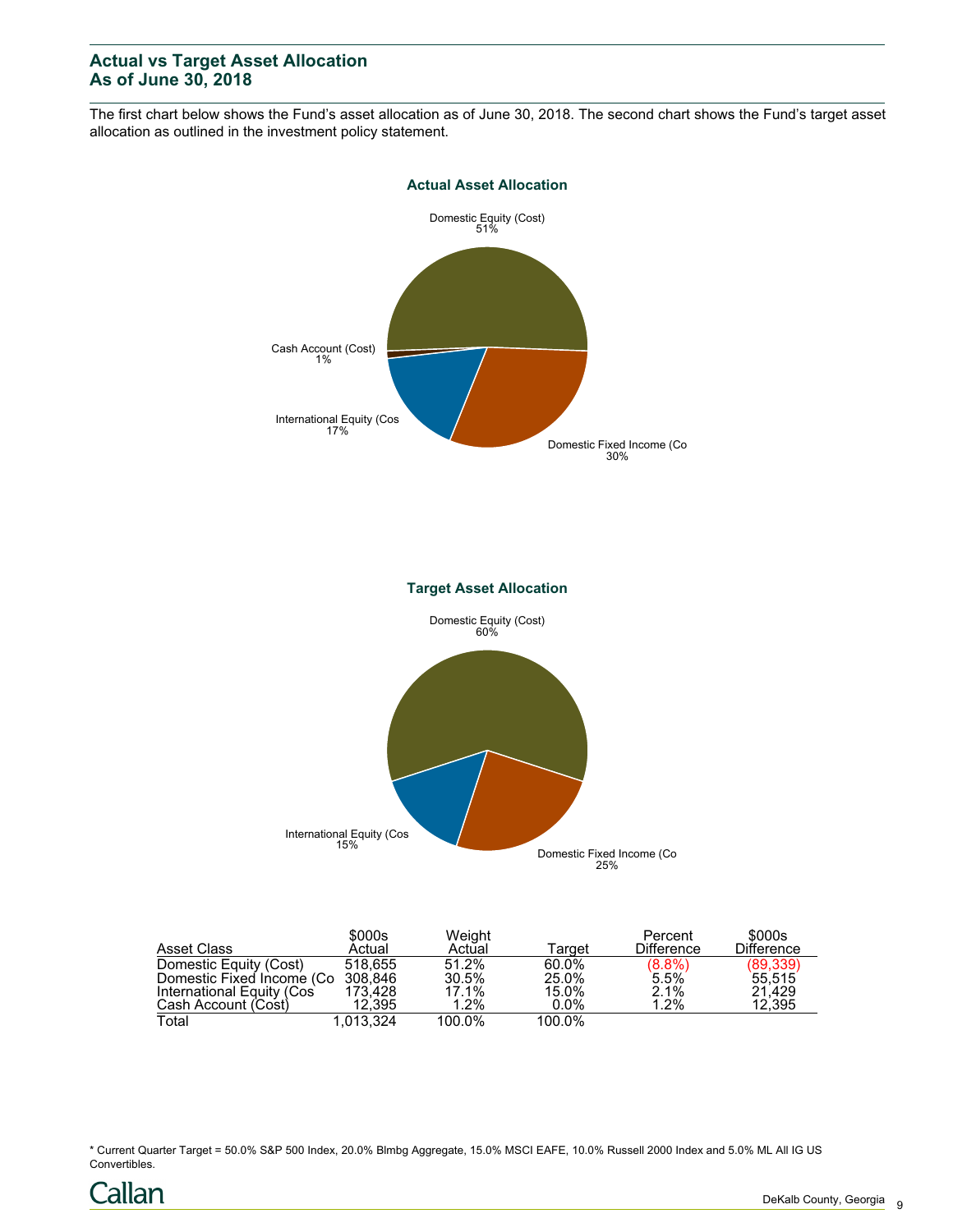## **Investment Manager Asset Allocation**

The table below contrasts the distribution of assets across the Fund's investment managers as of June 30, 2018, with the distribution as of March 31, 2018. The change in asset distribution is broken down into the dollar change due to Net New Investment and the dollar change due to Investment Return.

| <b>Asset Distribution Across Investment Managers</b> |  |  |
|------------------------------------------------------|--|--|
|                                                      |  |  |

|                                  | June 30, 2018       |          |                |               | <b>March 31, 2018</b> |          |  |
|----------------------------------|---------------------|----------|----------------|---------------|-----------------------|----------|--|
|                                  | <b>Market Value</b> | Weight   | Net New Inv.   | Inv. Return   | <b>Market Value</b>   | Weight   |  |
| <b>Domestic Equity</b>           | \$919,572,157       | 64.65%   | \$(22,998,105) | \$34,600,229  | \$907,970,033         | 64.46%   |  |
| Large Cap                        | \$750,714,035       | 52.78%   | \$(19,000,000) | \$27,345,556  | \$742,368,479         | 52.70%   |  |
| Jennison Associates              | 212,411,355         | 14.93%   | (12,500,000)   | 14,495,368    | 210,415,988           | 14.94%   |  |
| Montag & Caldwell                | 12                  | $0.00\%$ |                |               | 12                    | $0.00\%$ |  |
| Edgar Lomax                      | 33,828,349          | 2.38%    |                | 727,443       | 33,100,906            | 2.35%    |  |
| Gabelli Asset Management         | 179,790,073         | 12.64%   |                | 1.727.541     | 178,062,532           | 12.64%   |  |
| Southeastern Asset Mgmt.         | 154,723,631         | 10.88%   | (6,500,000)    | 5,954,839     | 155,268,792           | 11.02%   |  |
| Ivy Large Value                  | 56.034.796          | 3.94%    |                | 1,181,383     | 54.853.413            | 3.89%    |  |
| Loomis Large Cap Growth          | 113.925.818         | 8.01%    |                | 3.258.982     | 110.666.836           | 7.86%    |  |
| <b>Small Cap</b>                 | \$168,858,123       | 11.87%   | \$(3,998,105)  | \$7,254,673   | \$165,601,555         | 11.76%   |  |
| Frontier Capital Management      | 82.239.631          | 5.78%    | (1,998,105)    | 3,625,875     | 80.611.861            | 5.72%    |  |
| <b>EARNEST Partners</b>          | 86.618.492          | 6.09%    | (2,000,000)    | 3,628,798     | 84.989.694            | 6.03%    |  |
| <b>Domestic Fixed Income</b>     | \$314,052,297       | 22.08%   | \$0            | \$(419, 543)  | \$314,471,840         | 22.32%   |  |
| Denver Investment Advisors       | 152.864.843         | 10.75%   | <sup>n</sup>   | 122.860       | 152.741.984           | 10.84%   |  |
| Income Research & Mgmt           | 85,027,171          | 5.98%    |                | (43,909)      | 85,071,080            | 6.04%    |  |
| <b>Advent Capital Management</b> | 76,160,282          | 5.35%    | $\Omega$       | (498, 494)    | 76,658,776            | 5.44%    |  |
| <b>International Equity</b>      | \$176,311,666       | 12.40%   | \$ (61, 820)   | \$(2,200,843) | \$178,574,329         | 12.68%   |  |
| Marathon                         | 40,681,186          | 2.86%    | (61, 820)      | 38,204        | 40,704,802            | 2.89%    |  |
| T. Rowe Price Inst Intl Core Eq. | 135,630,480         | 9.54%    |                | (2,239,047)   | 137,869,527           | 9.79%    |  |
| <b>Cash Account</b>              | \$12,411,016        | 0.87%    | \$4,739,420    | \$47,121      | \$7,624,476           | 0.54%    |  |
| <b>Total Fund</b>                | \$1,422,347,137     | 100.0%   | \$(18,320,505) | \$32,026,964  | \$1,408,640,678       | 100.0%   |  |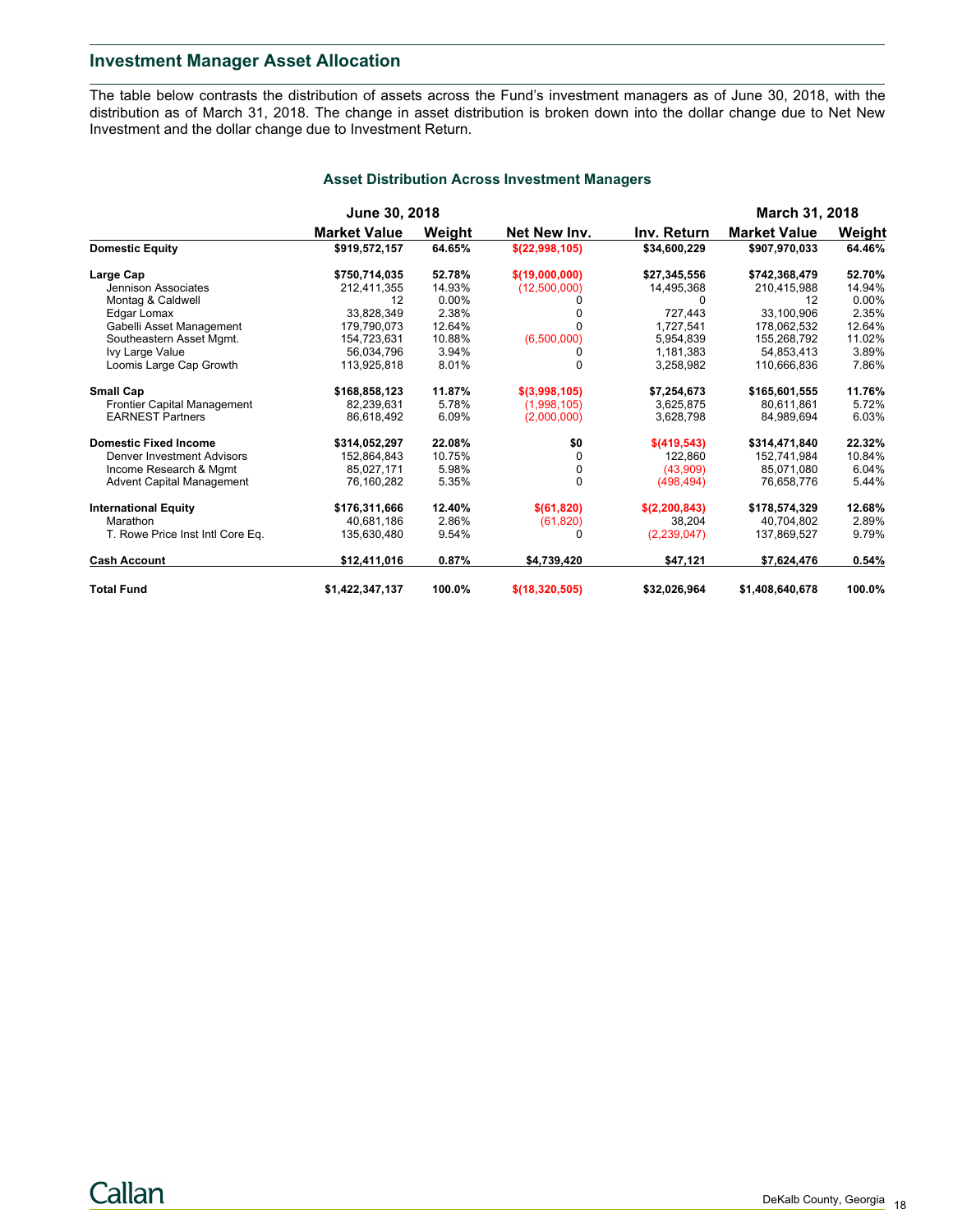#### **Investment Manager Returns**

The table below details the rates of return for the Fund's investment managers over various time periods ended June 30, 2018. Negative returns are shown in red, positive returns in black. Returns for one year or greater are annualized. The first set of returns for each asset class represents the composite returns for all the fund's accounts for that asset class.

| Last<br>Last<br>Quarter<br>Year<br>3.83%<br>14.77%<br><b>Domestic Equity</b><br>Domestic Equity Benchmark (1)<br>4.15%<br>14.95%<br>Russell 3000<br>3.89%<br>14.78%<br>3.70%<br>14.83%<br>Large Cap<br>S&P 500 Index<br>3.43%<br>14.37%<br>5.49%<br>23.91%<br><b>Large Cap Growth</b><br>6.85%<br>30.23%<br>Jennison Associates<br>2.94%<br>Loomis Large Cap Growth<br>Russell 1000 Growth<br>5.76%<br>22.51%<br>2.31%<br>8.49%<br><b>Large Cap Value</b><br>2.20%<br>11.59%<br>Edgar Lomax<br>0.97%<br>Gabelli Asset Management<br>8.69%<br>Southeastern Asset Mgmt.<br>3.99%<br>8.38%<br>Ivy Large Value<br>2.15%<br>6.58%<br>Řussell 1000 Value<br>1.18%<br>6.77%<br>4.42%<br><b>Small Cap</b><br>14.58%<br>Russell 2000<br>7.75%<br>17.57%<br><b>Small Cap Growth</b><br>4.55%<br>11.67%<br>Frontier Capital Mgmt.<br>Russell 2500 Growth<br>5.53%<br>21.53%<br><b>Small Cap Value</b><br>4.29%<br><b>EARNEST Partners</b><br>17.50%<br>Russell 2000 Value<br>8.30%<br>13.10% | 3<br>Years<br>10.38%<br>11.82%<br>11.58%<br>10.11%<br>11.93%<br>13.36%<br>16.10%<br>14.98%<br>7.75%<br>10.65% | 5<br>Years<br>12.03%<br>13.31%<br>13.29%<br>11.66%<br>13.42%<br>15.62%<br>19.01%<br>16.36%<br>9.07% | 10<br>Years<br>9.98%<br>10.30%<br>10.23%<br>9.72%<br>10.17%<br>11.35%<br>13.49%<br>11.83% |
|-----------------------------------------------------------------------------------------------------------------------------------------------------------------------------------------------------------------------------------------------------------------------------------------------------------------------------------------------------------------------------------------------------------------------------------------------------------------------------------------------------------------------------------------------------------------------------------------------------------------------------------------------------------------------------------------------------------------------------------------------------------------------------------------------------------------------------------------------------------------------------------------------------------------------------------------------------------------------------------|---------------------------------------------------------------------------------------------------------------|-----------------------------------------------------------------------------------------------------|-------------------------------------------------------------------------------------------|
|                                                                                                                                                                                                                                                                                                                                                                                                                                                                                                                                                                                                                                                                                                                                                                                                                                                                                                                                                                                   |                                                                                                               |                                                                                                     |                                                                                           |
|                                                                                                                                                                                                                                                                                                                                                                                                                                                                                                                                                                                                                                                                                                                                                                                                                                                                                                                                                                                   |                                                                                                               |                                                                                                     |                                                                                           |
|                                                                                                                                                                                                                                                                                                                                                                                                                                                                                                                                                                                                                                                                                                                                                                                                                                                                                                                                                                                   |                                                                                                               |                                                                                                     |                                                                                           |
|                                                                                                                                                                                                                                                                                                                                                                                                                                                                                                                                                                                                                                                                                                                                                                                                                                                                                                                                                                                   |                                                                                                               |                                                                                                     |                                                                                           |
|                                                                                                                                                                                                                                                                                                                                                                                                                                                                                                                                                                                                                                                                                                                                                                                                                                                                                                                                                                                   |                                                                                                               |                                                                                                     |                                                                                           |
|                                                                                                                                                                                                                                                                                                                                                                                                                                                                                                                                                                                                                                                                                                                                                                                                                                                                                                                                                                                   |                                                                                                               |                                                                                                     |                                                                                           |
|                                                                                                                                                                                                                                                                                                                                                                                                                                                                                                                                                                                                                                                                                                                                                                                                                                                                                                                                                                                   |                                                                                                               |                                                                                                     |                                                                                           |
|                                                                                                                                                                                                                                                                                                                                                                                                                                                                                                                                                                                                                                                                                                                                                                                                                                                                                                                                                                                   |                                                                                                               |                                                                                                     |                                                                                           |
|                                                                                                                                                                                                                                                                                                                                                                                                                                                                                                                                                                                                                                                                                                                                                                                                                                                                                                                                                                                   |                                                                                                               |                                                                                                     |                                                                                           |
|                                                                                                                                                                                                                                                                                                                                                                                                                                                                                                                                                                                                                                                                                                                                                                                                                                                                                                                                                                                   |                                                                                                               |                                                                                                     |                                                                                           |
|                                                                                                                                                                                                                                                                                                                                                                                                                                                                                                                                                                                                                                                                                                                                                                                                                                                                                                                                                                                   |                                                                                                               |                                                                                                     |                                                                                           |
|                                                                                                                                                                                                                                                                                                                                                                                                                                                                                                                                                                                                                                                                                                                                                                                                                                                                                                                                                                                   |                                                                                                               |                                                                                                     | 8.67%                                                                                     |
|                                                                                                                                                                                                                                                                                                                                                                                                                                                                                                                                                                                                                                                                                                                                                                                                                                                                                                                                                                                   |                                                                                                               | 12.08%                                                                                              | 10.14%                                                                                    |
|                                                                                                                                                                                                                                                                                                                                                                                                                                                                                                                                                                                                                                                                                                                                                                                                                                                                                                                                                                                   | 7.74%                                                                                                         | 9.64%                                                                                               | 11.27%                                                                                    |
|                                                                                                                                                                                                                                                                                                                                                                                                                                                                                                                                                                                                                                                                                                                                                                                                                                                                                                                                                                                   | 7.38%                                                                                                         | 7.87%                                                                                               | 6.49%                                                                                     |
|                                                                                                                                                                                                                                                                                                                                                                                                                                                                                                                                                                                                                                                                                                                                                                                                                                                                                                                                                                                   | 7.58%                                                                                                         | 10.13%                                                                                              |                                                                                           |
|                                                                                                                                                                                                                                                                                                                                                                                                                                                                                                                                                                                                                                                                                                                                                                                                                                                                                                                                                                                   | 8.26%                                                                                                         | 10.34%                                                                                              | 8.49%                                                                                     |
|                                                                                                                                                                                                                                                                                                                                                                                                                                                                                                                                                                                                                                                                                                                                                                                                                                                                                                                                                                                   | 11.81%                                                                                                        | 14.02%                                                                                              | 11.32%                                                                                    |
|                                                                                                                                                                                                                                                                                                                                                                                                                                                                                                                                                                                                                                                                                                                                                                                                                                                                                                                                                                                   | 10.96%                                                                                                        | 12.46%                                                                                              | 10.60%                                                                                    |
|                                                                                                                                                                                                                                                                                                                                                                                                                                                                                                                                                                                                                                                                                                                                                                                                                                                                                                                                                                                   |                                                                                                               |                                                                                                     |                                                                                           |
|                                                                                                                                                                                                                                                                                                                                                                                                                                                                                                                                                                                                                                                                                                                                                                                                                                                                                                                                                                                   | 9.71%                                                                                                         | 13.53%                                                                                              |                                                                                           |
|                                                                                                                                                                                                                                                                                                                                                                                                                                                                                                                                                                                                                                                                                                                                                                                                                                                                                                                                                                                   | 10.86%                                                                                                        | 13.87%                                                                                              | 11.38%                                                                                    |
|                                                                                                                                                                                                                                                                                                                                                                                                                                                                                                                                                                                                                                                                                                                                                                                                                                                                                                                                                                                   |                                                                                                               |                                                                                                     |                                                                                           |
|                                                                                                                                                                                                                                                                                                                                                                                                                                                                                                                                                                                                                                                                                                                                                                                                                                                                                                                                                                                   | 13.92%                                                                                                        | 14.54%                                                                                              | 11.30%                                                                                    |
|                                                                                                                                                                                                                                                                                                                                                                                                                                                                                                                                                                                                                                                                                                                                                                                                                                                                                                                                                                                   | 11.22%                                                                                                        | 11.18%                                                                                              | 9.88%                                                                                     |
| <b>Domestic Fixed Income</b><br>(0.13%)<br>2.83%                                                                                                                                                                                                                                                                                                                                                                                                                                                                                                                                                                                                                                                                                                                                                                                                                                                                                                                                  | 3.67%                                                                                                         | 4.50%                                                                                               | 4.74%                                                                                     |
| Dom. Fixed Income Benchmark (2)<br>$(0.20\%)$<br>2.56%                                                                                                                                                                                                                                                                                                                                                                                                                                                                                                                                                                                                                                                                                                                                                                                                                                                                                                                            | 3.87%                                                                                                         | 4.38%                                                                                               | 4.76%                                                                                     |
| <b>Denver Investment Advisors</b><br>0.08%<br>0.60%                                                                                                                                                                                                                                                                                                                                                                                                                                                                                                                                                                                                                                                                                                                                                                                                                                                                                                                               | 2.35%                                                                                                         | 2.88%                                                                                               | 4.17%                                                                                     |
| (0.05%)<br>Income Research & Mgmt (5)<br>(0.23%)                                                                                                                                                                                                                                                                                                                                                                                                                                                                                                                                                                                                                                                                                                                                                                                                                                                                                                                                  | 1.87%                                                                                                         | 2.55%                                                                                               | $\sim$                                                                                    |
| Blended Benchmark (3)<br>$(0.40\%)$<br>(0.16%)                                                                                                                                                                                                                                                                                                                                                                                                                                                                                                                                                                                                                                                                                                                                                                                                                                                                                                                                    | 1.72%                                                                                                         | 2.27%                                                                                               | 3.50%                                                                                     |
| 11.64%<br>Advent Capital Management<br>(0.65%)                                                                                                                                                                                                                                                                                                                                                                                                                                                                                                                                                                                                                                                                                                                                                                                                                                                                                                                                    | 9.08%                                                                                                         | 11.10%                                                                                              | 8.71%                                                                                     |
| (0.38%)<br>15.01%<br><b>ML Investment Grade Convertibles</b>                                                                                                                                                                                                                                                                                                                                                                                                                                                                                                                                                                                                                                                                                                                                                                                                                                                                                                                      | 12.65%                                                                                                        | 13.63%                                                                                              | 8.32%                                                                                     |
| 0.03%<br>11.34%<br>ML IG US Convertibles 5% Cap                                                                                                                                                                                                                                                                                                                                                                                                                                                                                                                                                                                                                                                                                                                                                                                                                                                                                                                                   | 9.75%                                                                                                         | 11.34%                                                                                              | $\blacksquare$                                                                            |
| <b>International Equity</b><br>(1.23%)<br>8.00%                                                                                                                                                                                                                                                                                                                                                                                                                                                                                                                                                                                                                                                                                                                                                                                                                                                                                                                                   | 5.21%                                                                                                         | 6.95%                                                                                               | 2.47%                                                                                     |
| <b>MSCI EAFE Index</b><br>$(1.24\%)$<br>6.84%                                                                                                                                                                                                                                                                                                                                                                                                                                                                                                                                                                                                                                                                                                                                                                                                                                                                                                                                     | 4.90%                                                                                                         | 6.44%                                                                                               | 2.84%                                                                                     |
| (1.62%)<br>8.25%<br>T. Rowe Price Inst Intl Core Eq. (4)                                                                                                                                                                                                                                                                                                                                                                                                                                                                                                                                                                                                                                                                                                                                                                                                                                                                                                                          | 5.52%                                                                                                         | 7.25%                                                                                               |                                                                                           |
| <b>MSCI EAFE Index</b><br>$(1.24\%)$<br>6.84%                                                                                                                                                                                                                                                                                                                                                                                                                                                                                                                                                                                                                                                                                                                                                                                                                                                                                                                                     | 4.90%                                                                                                         | 6.44%                                                                                               | 2.84%                                                                                     |
| Marathon<br>0.09%<br>7.21%                                                                                                                                                                                                                                                                                                                                                                                                                                                                                                                                                                                                                                                                                                                                                                                                                                                                                                                                                        |                                                                                                               |                                                                                                     |                                                                                           |
| <b>MSCI EAFE Index</b><br>$(1.24\%)$<br>6.84%                                                                                                                                                                                                                                                                                                                                                                                                                                                                                                                                                                                                                                                                                                                                                                                                                                                                                                                                     | 4.90%                                                                                                         | 6.44%                                                                                               | 2.84%                                                                                     |
| <b>Total Fund</b><br>2.27%<br>10.98%                                                                                                                                                                                                                                                                                                                                                                                                                                                                                                                                                                                                                                                                                                                                                                                                                                                                                                                                              | 8.07%                                                                                                         | 9.48%                                                                                               | 8.12%                                                                                     |
| 2.25%<br>10.60%<br>Total Fund Target*                                                                                                                                                                                                                                                                                                                                                                                                                                                                                                                                                                                                                                                                                                                                                                                                                                                                                                                                             | 8.87%                                                                                                         | 10.08%                                                                                              | 8.61%                                                                                     |

#### **Returns for Periods Ended June 30, 2018**

\* Current Quarter Target = 50.0% S&P 500 Index, 20.0% Blmbg Aggregate, 15.0% MSCI EAFE, 10.0% Russell 2000 Index

and 5.0% ML All IG US Convertibles.<br>(1) 83.3% S&P 500 and 16.7% Russell 2000 through June 30, 2007; 81.8% S&P 500 and 18.2% Russell 2000 through<br>September 30, 2010; 83.3% S&P 500 and 16.7% Russell 2000 through July 31, 201

(2) 83.3% Blmbg Aggregate and 16.7% ML Investment Grade Convertibles through July 31, 2014, and 80% Blmbg Aggregate and 20% ML Investment Grade Convertibles thereafter.

(3) Blmbg Aggregate through July 31, 2010; Blmbg Gov/Credit Index Intermediate through December 31, 2012; Blmbg Aggregate thereafter.

(4) T. Rowe Price International Core Equity Fund was moved from the mutual fund into the International Core Equity Trust

class B on 6/19/2018. Mutual Fund returns are net of fees.<br>Only full quarter manager returns shown.<br>(5) On November 15, 2016, the JP Morgan account closed and IR&M began transitioning the portfolio. Official performance for IR&M begins on February 1, 2017.

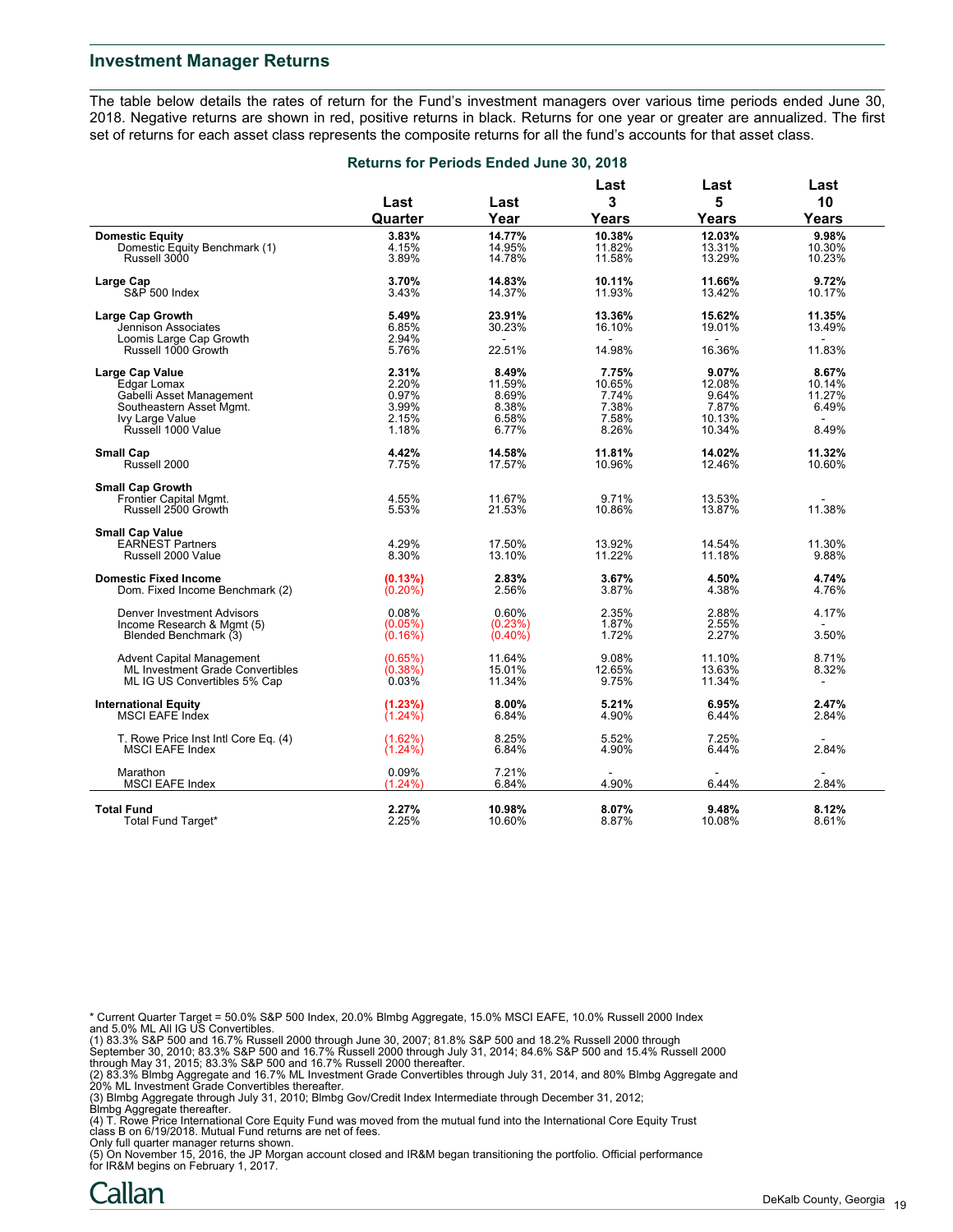#### **Investment Manager Returns**

The table below details the rates of return for the Fund's investment managers over various time periods ended June 30, 2018. Negative returns are shown in red, positive returns in black. Returns for one year or greater are annualized. The first set of returns for each asset class represents the composite returns for all the fund's accounts for that asset class.

| <b>Returns for Periods Ended June 30, 2018</b> |            |            |            |  |  |
|------------------------------------------------|------------|------------|------------|--|--|
|                                                | Last<br>15 | Last<br>20 | Last<br>25 |  |  |
|                                                | Years      | Years      | Years      |  |  |
| <b>Domestic Equity</b>                         | 9.90%      | 7.84%      | 10.47%     |  |  |
| Domestic Equity Benchmark (1)                  | 9.37%      | 6.52%      | 9.64%      |  |  |
| Russell 3000                                   | 9.61%      | 6.82%      | 9.65%      |  |  |
| Jennison Associates                            | 11.87%     | 8.24%      | 11.01%     |  |  |
| Russell 1000 Growth                            | 10.30%     | 6.25%      | 9.49%      |  |  |
| Gabelli Asset Management                       | 11.40%     | 9.99%      | 12.13%     |  |  |
| Southeastern Asset Mgmt.                       | 8.23%      | 7.90%      | 10.96%     |  |  |
| Russell 1000 Value                             | 8.63%      | 6.69%      | 9.45%      |  |  |
| <b>Domestic Fixed Income</b>                   | 4.36%      | 5.17%      | 5.55%      |  |  |
| Dom. Fixed Income Benchmark (2)                | 4.46%      | 5.19%      | 5.52%      |  |  |
| Denver Investment Advisors                     | 4.04%      | 4.94%      | 5.08%      |  |  |
| Blended Benchmark (3)                          | 3.62%      | 4.55%      | 5.01%      |  |  |
| <b>Total Fund</b>                              | 7.87%      | $6.90\%$   | 8.79%      |  |  |
| Total Fund Target*                             | 7.81%      | 6.49%      | 8.42%      |  |  |

\* Current Quarter Target = 50.0% S&P 500 Index, 20.0% Blmbg Aggregate, 15.0% MSCI EAFE, 10.0% Russell 2000 Index and 5.0% ML All IG US Convertibles.

(1) S&P 500 through June 30, 2005; 83.3% S&P 500 and 16.7% Russell 2000 through June 30, 2007; 81.8% S&P 500 and 18.2% Russell 2000 through September 30, 2010; 83.3% S&P 500 and 16.7% Russell 2000 through July 31, 2014; 84.6% S&P 500 and 15.4% Russell 2000 through May 31, 2015; 83.3% S&P 500 and 16.7% Russell 2000 thereafter.

(2) 83.3% Blmbg Aggregate and 16.7% ML Investment Grade Convertibles through July 31, 2014, and 80% Blmbg Aggregate and 20% ML Investment Grade Convertibles thereafter.

(3) Blmbg Aggregate through July 31, 2010; Blmbg Gov/Credit Index Intermediate through December 31, 2012; Blmbg Aggregate thereafter.

Only full quarter manager returns shown.